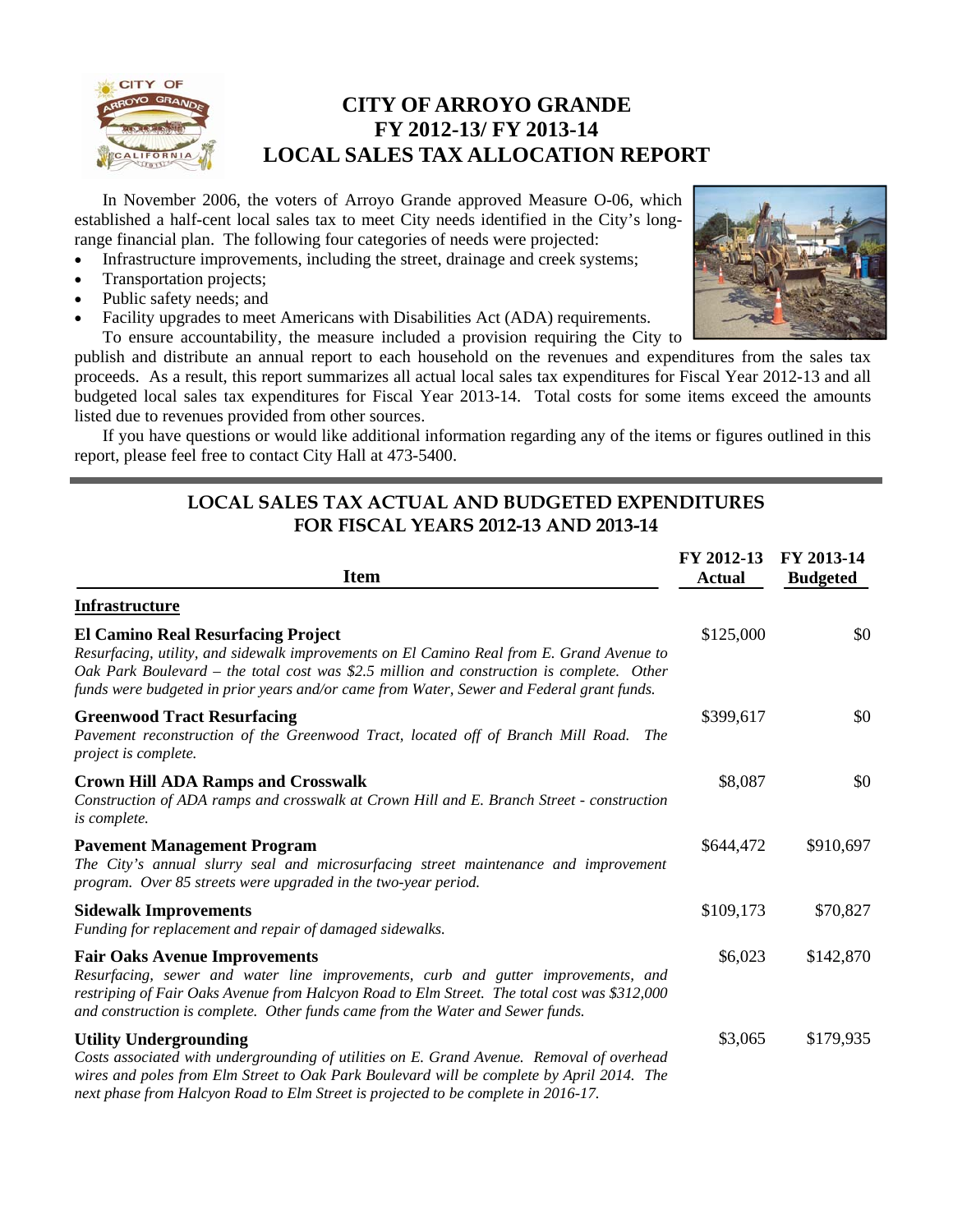## **LOCAL SALES TAX ACTUAL AND BUDGETED EXPENDITURES FOR FISCAL YEARS 2012-13 AND 2013-14 (CONTINUED)**

| <b>Item</b>                                                                                                                                                                                                                                                                                                   | FY 2012-13<br><b>Actual</b> | FY 2013-14<br><b>Budgeted</b> |
|---------------------------------------------------------------------------------------------------------------------------------------------------------------------------------------------------------------------------------------------------------------------------------------------------------------|-----------------------------|-------------------------------|
| <b>Infrastructure (continued)</b>                                                                                                                                                                                                                                                                             |                             |                               |
| <b>Street Maintenance</b><br>Funding for ongoing street maintenance and repairs conducted by in-house staff.                                                                                                                                                                                                  | \$59,379                    | \$100,000                     |
| <b>Castillo Del Mar Extension</b><br>Construction, widening and drainage improvements to extend Castillo Del Mar Road from<br>Orchard Street to Valley Road. The initial cost was for matching funds for a bike path<br>associated with the future roadway, which has been completed.                         | \$15,053                    | \$50,000                      |
| <b>Drainage and Creek Preservation Projects</b><br>Funding for improvements and repairs to drainage infrastructure and enhancements to the<br>City's creek system.                                                                                                                                            | \$26,471                    | \$60,296                      |
| <b>Retention Basin Maintenance</b><br>Ongoing maintenance of drainage retention basins conducted by in-house staff.                                                                                                                                                                                           | \$25,700                    | \$26,124                      |
| <b>Le Point Street Parking Lot Expansion</b><br>Expansion of the public parking lot on Le Point Street. Construction is complete. Additional<br>funding is for lease and future purchase of a portion of the property that remains in private<br>ownership.                                                   | \$29,380                    | \$234,810                     |
| <b>Montego Street Sidewalk Project</b><br>Preliminary design work to install sidewalks on the northeast side of Montego Street to<br>provide safe pedestrian access to Ocean View School from both sides of the street. The total<br>project cost is \$215,000, funded almost entirely through a State grant. | \$3,852                     | \$221                         |
| <b>Capital Project Planning Studies</b><br>Planning and engineering studies for projects when infrastructure deficiencies are identified.                                                                                                                                                                     | \$13,153                    | \$10,000                      |
| <b>Larchmont Drive Street Improvements</b><br>Street resurfacing on Larchmont Drive. Construction is projected in Fall 2014.                                                                                                                                                                                  | \$0                         | \$100,500                     |
| <b>Alpine Street Resurfacing</b><br>Resurfacing portions of Alpine Street between Eman Court and Dodson Way. Construction is<br>projected in Summer 2014.                                                                                                                                                     | \$0                         | \$75,000                      |
| <b>Swinging Bridge Reinforcement</b><br>Reinforcement of the southern portion of the swinging bridge in order to extend the life of the<br>bridge.                                                                                                                                                            | \$0                         | \$40,000                      |
| <b>Traffic Way Bridge Scour</b><br>Evaluation, design and construction to repair and prevent scour, which is occurring on the<br>Traffic Way Bridge over Arroyo Grande Creek. The total project cost is \$495,000 and<br>remainder of the costs are funded through a grant.                                   | \$0                         | \$8,602                       |
| <b>Platino Lane and Oro Drive Inlet</b><br>Construction of an underground drainage system to collect and discharge rising ground<br>water.                                                                                                                                                                    | \$0                         | \$50,000                      |
| <b>E. Branch Street Drainage Improvements</b><br>Construction of drainage improvements on E. Branch Street and Larchmont Street designed to<br>address deficiencies that currently erode the pavement due to storm water. Construction is<br>complete.                                                        | \$0                         | \$58,500                      |
| <b>Americans with Disabilities Act (ADA) Retrofits</b><br>Program to systematically upgrade and provide ADA accommodations on sidewalks<br>throughout the City.                                                                                                                                               | \$0                         | \$20,000                      |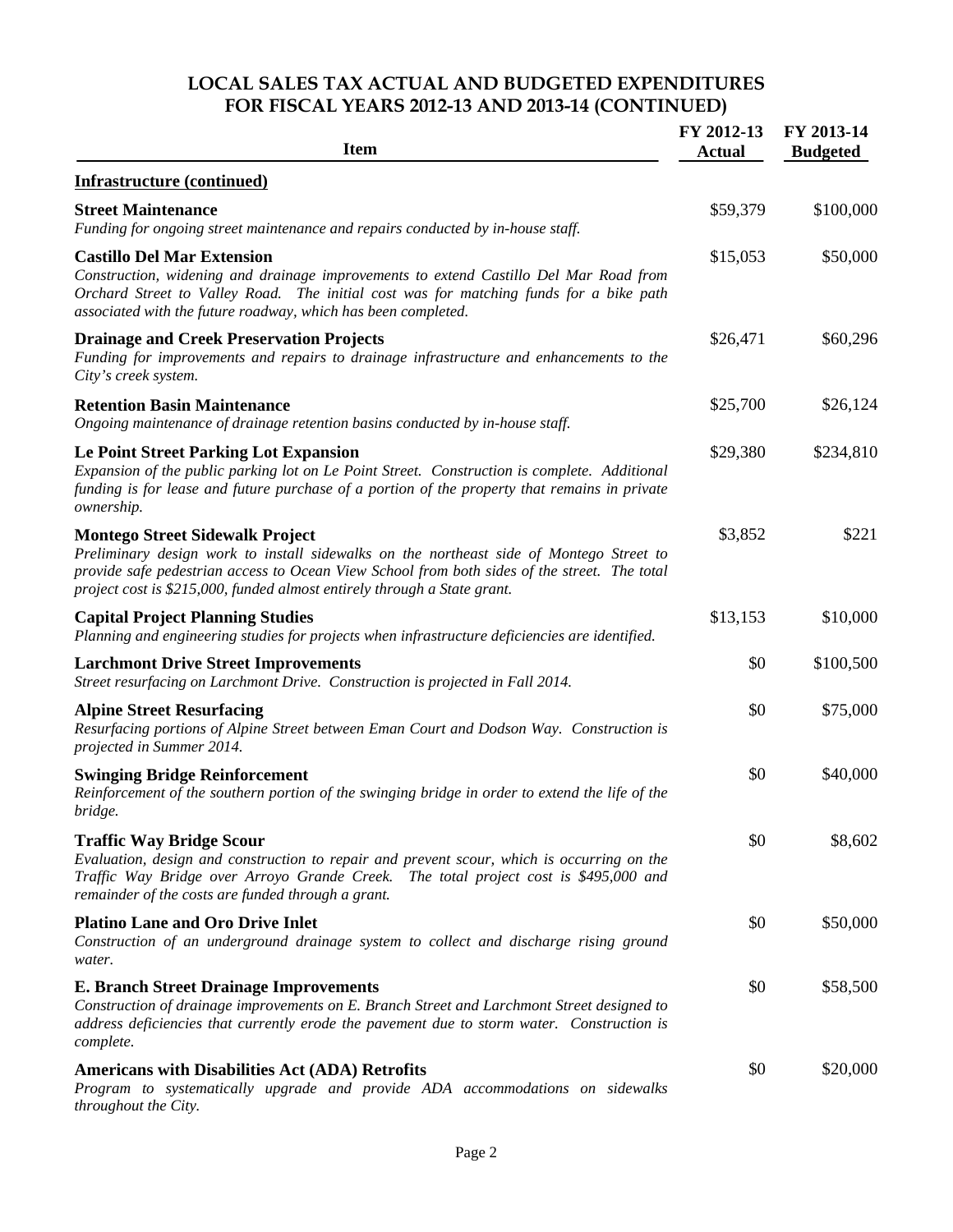#### **LOCAL SALES TAX ACTUAL AND BUDGETED EXPENDITURES FOR FISCAL YEARS 2012-13 AND 2013-14 (CONTINUED)**

| <b>Item</b>                                                                                                                                                                                                                                                                                       | FY 2012-13<br><b>Actual</b> | FY 2013-14<br><b>Budgeted</b> |
|---------------------------------------------------------------------------------------------------------------------------------------------------------------------------------------------------------------------------------------------------------------------------------------------------|-----------------------------|-------------------------------|
| <b>Transportation</b>                                                                                                                                                                                                                                                                             |                             |                               |
| <b>Traffic Model Update</b><br>Update of the Citywide traffic model to assist in update of the City's General Plan and to<br>improve the ability to prepare traffic analysis for design of improvements and assessment of<br>project impacts.                                                     | \$13,480                    | \$0                           |
| <b>Digital Speed Limit Signs</b><br>Installation of digital speed limit signs on Huasna Road at the entrance to the City to slow<br>traffic entering the City at the Strother Park area and on East Branch Street at the entrance to<br>the Village.                                              | \$9,058                     | \$0                           |
| <b>Public Safety</b>                                                                                                                                                                                                                                                                              |                             |                               |
| <b>Five Cities Fire JPA</b><br>Costs associated with the Battalion Chief position to perform training and administration<br>functions and enhancement of services through formation of the Five Cities Fire Authority.                                                                            | \$117,300                   | \$120,000                     |
| <b>Emergency Operations Center</b><br>Equipment and supplies to prepare the City's Emergency Operations Center (EOC) for<br>disaster response operations.                                                                                                                                         | \$500                       | \$2,500                       |
| <b>Fire Aerial Apparatus</b><br>The City's portion of costs for matching funds for a Federal grant to purchase the Five Cities<br>Fire Authority ladder truck.                                                                                                                                    | \$21,163                    | \$21,163                      |
| <b>Police Station Upgrade</b><br>Upgrade of the Police Station to renovate the building and address space needs for evidence<br>storage, locker rooms, data communications, parking and dispatch services. Construction is<br>projected in Summer 2014.                                           | \$70,256                    | \$1,101,747                   |
| <b>Narcotics Task Force</b><br>City's costs for participation in a countywide narcotics enforcement unit.                                                                                                                                                                                         | \$24,000                    | \$24,000                      |
| <b>Police Firing Range</b><br>Upgrades to the Police firing range to address facility needs and reduce future cleanup costs.                                                                                                                                                                      | \$0                         | \$60,000                      |
| <b>Senior Police Officer Position</b><br>Replacement of funding for detective position in order to address current workload.                                                                                                                                                                      | \$0                         | \$150,000                     |
| <b>City Facilities</b>                                                                                                                                                                                                                                                                            |                             |                               |
| <b>Corporation Yard Upgrade</b><br>Upgrade and expansion of the Corporation Yard facilities, including construction of new<br>offices, painting, roof improvements, building exterior and parking areas. The remainder of<br>costs are projected to be paid for from the Water and Sewer Funds.   | \$0                         | \$240,000                     |
| <b>City Hall Upgrade</b><br>Annual financing costs for repayment of debt to purchase the City Hall property and building,<br>as well as implementation of a digital scanning system enabling the City to reduce file storage<br>in order to relocate operations within the space of the building. | \$27,743                    | \$27,546                      |
| <b>Miscellaneous</b>                                                                                                                                                                                                                                                                              |                             |                               |
| <b>Sales Tax Administration and Mailing of Annual Report</b><br>Costs for sales tax consultant services and preparation and mailing of this report.                                                                                                                                               | \$3,706                     | \$7,000                       |